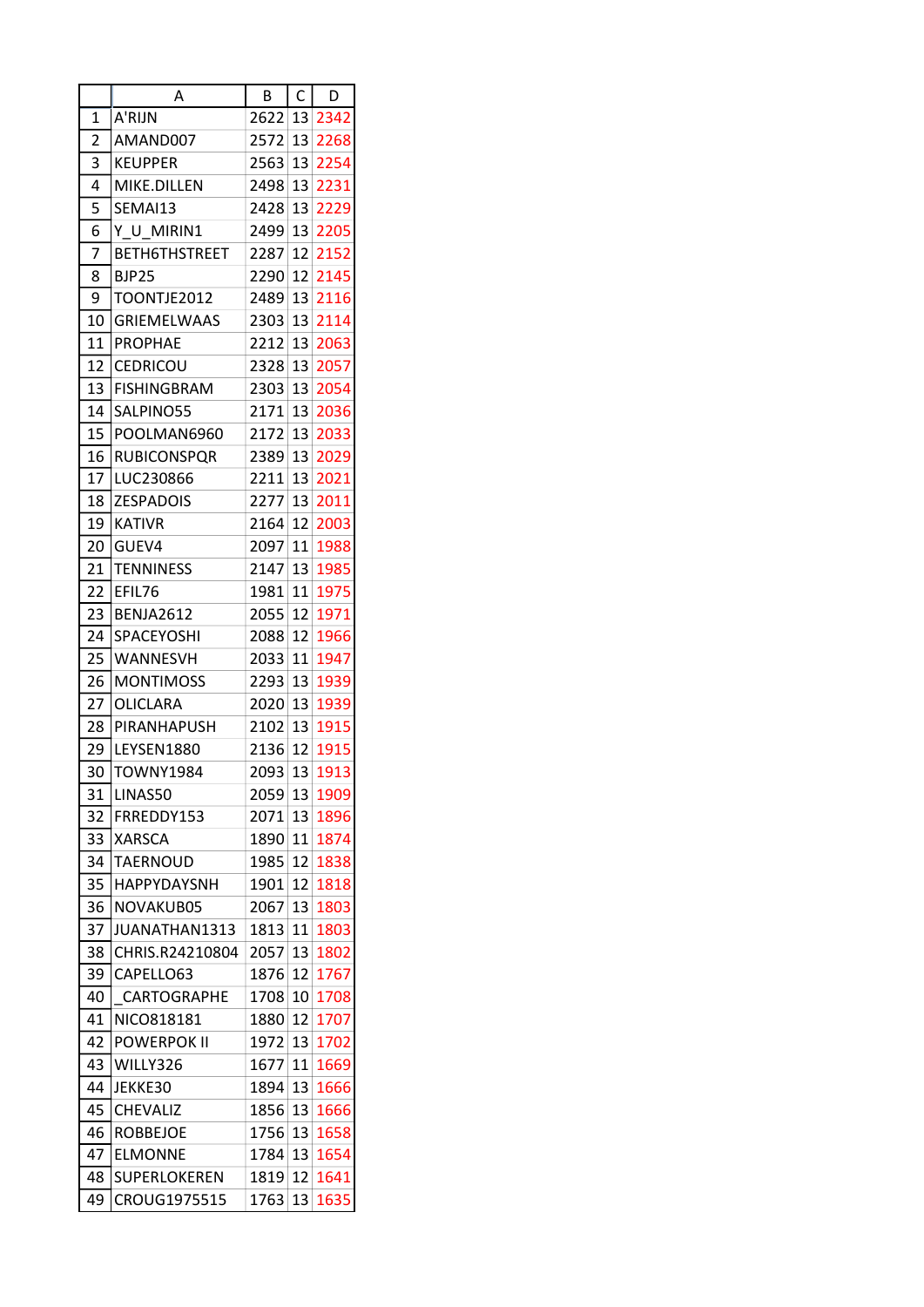|    | Α                   | B    | $\mathsf{C}$    | D    |
|----|---------------------|------|-----------------|------|
| 50 | <b>BUGATTIE</b>     | 1628 | 7               | 1628 |
| 51 | <b>SOKAFLITS</b>    | 1706 | 11              | 1624 |
| 52 | ODB <sub>00</sub>   | 1617 | 10              | 1617 |
| 53 | <b>AJUIN</b>        | 1670 | 11              | 1602 |
| 54 | 86CHIPMUNK86        | 1595 | 11              | 1569 |
| 55 | MAXIME-M95          | 1600 | 11              | 1566 |
| 56 | <b>EASTSIDENX</b>   | 1736 | 12              | 1558 |
| 57 | <b>ERIKSKE75</b>    | 1612 | 12              | 1556 |
| 58 | YONCE69             | 1647 | 11              | 1554 |
| 59 | RASTAMAN2           | 1546 | 10              | 1546 |
| 60 | PICSOU691           | 1545 | 10              | 1545 |
| 61 | <b>BULLSEYE-BE</b>  | 1541 | 10              | 1541 |
| 62 | <b>MBOROUX</b>      | 1629 | 13              | 1536 |
| 63 | GEERT11973          | 1526 | 9               | 1526 |
| 64 | MANUGILBART         | 1672 | 13              | 1517 |
| 65 | BJAMESB57           | 1716 | 13              | 1511 |
| 66 | SPADES755           | 1579 | 11              | 1511 |
| 67 | <b>WEELDE</b>       | 1392 | 8               | 1392 |
| 68 | RALF009             | 1391 | 8               | 1391 |
| 69 | <b>INFOLOG</b>      | 1407 | 11              | 1373 |
| 70 | <b>REDSKINS</b>     | 1383 | 11              | 1361 |
| 71 | <b>CJBART1972</b>   | 1443 | 12              | 1344 |
| 72 | <b>ZILLIONA</b>     | 1342 | 10              | 1342 |
| 73 | <b>GEERTORIX</b>    | 1305 | 10              | 1305 |
| 74 | ARMATA VIOLA        | 1268 | 10              | 1268 |
| 75 | <b>RIGLORIEUX</b>   | 1312 | 12              | 1260 |
| 76 | SPADAANTONIO        | 1389 | 13              | 1235 |
| 77 | <b>CHERS1961</b>    | 1211 | 10              | 1211 |
| 78 | <b>JOHNVANDENBO</b> | 1210 | 11              | 1207 |
| 79 | <b>MRKAHO</b>       | 1203 | 8               | 1203 |
| 80 | <b>PEGASE</b>       | 1193 | 10 <sub>1</sub> | 1193 |
| 81 | DREADOLAN           | 1190 | 10              | 1190 |
| 82 | ERIKVDS1972         | 1180 | 8               | 1180 |
| 83 | 3 TITZEN 3          | 1148 | 9               | 1148 |
| 84 | <b>ROBINWOOD</b>    | 1109 | 9               | 1109 |
| 85 | <b>KOENIMONSTA</b>  | 1095 | 7               | 1095 |
| 86 | <b>JUVE6030</b>     | 1071 | 5               | 1071 |
| 87 | MISSPOK13           | 1129 | 13              | 1055 |
| 88 | <b>BOFLECK</b>      | 1054 | 7               | 1054 |
| 89 | PH03BE              | 1027 | 9               | 1027 |
| 90 | MINA19671967        | 1015 | 5               | 1015 |
| 91 | GIDE7               | 1014 | 8               | 1014 |
| 92 | <b>MRBLUESKYZ</b>   | 1010 | 8               | 1010 |
| 93 | PINSEL398           | 1001 | 9               | 1001 |
| 94 | <b>CABRIOBABE</b>   | 983  | 7               | 983  |
| 95 | <b>JOAQUIN-BE</b>   | 956  | 9               | 956  |
| 96 | OKSYLADY11          | 953  | 6               | 953  |
| 97 | SPA-BLUE            | 946  | 7               | 946  |
| 98 | <b>DONKEYWINS</b>   | 945  | 8               | 945  |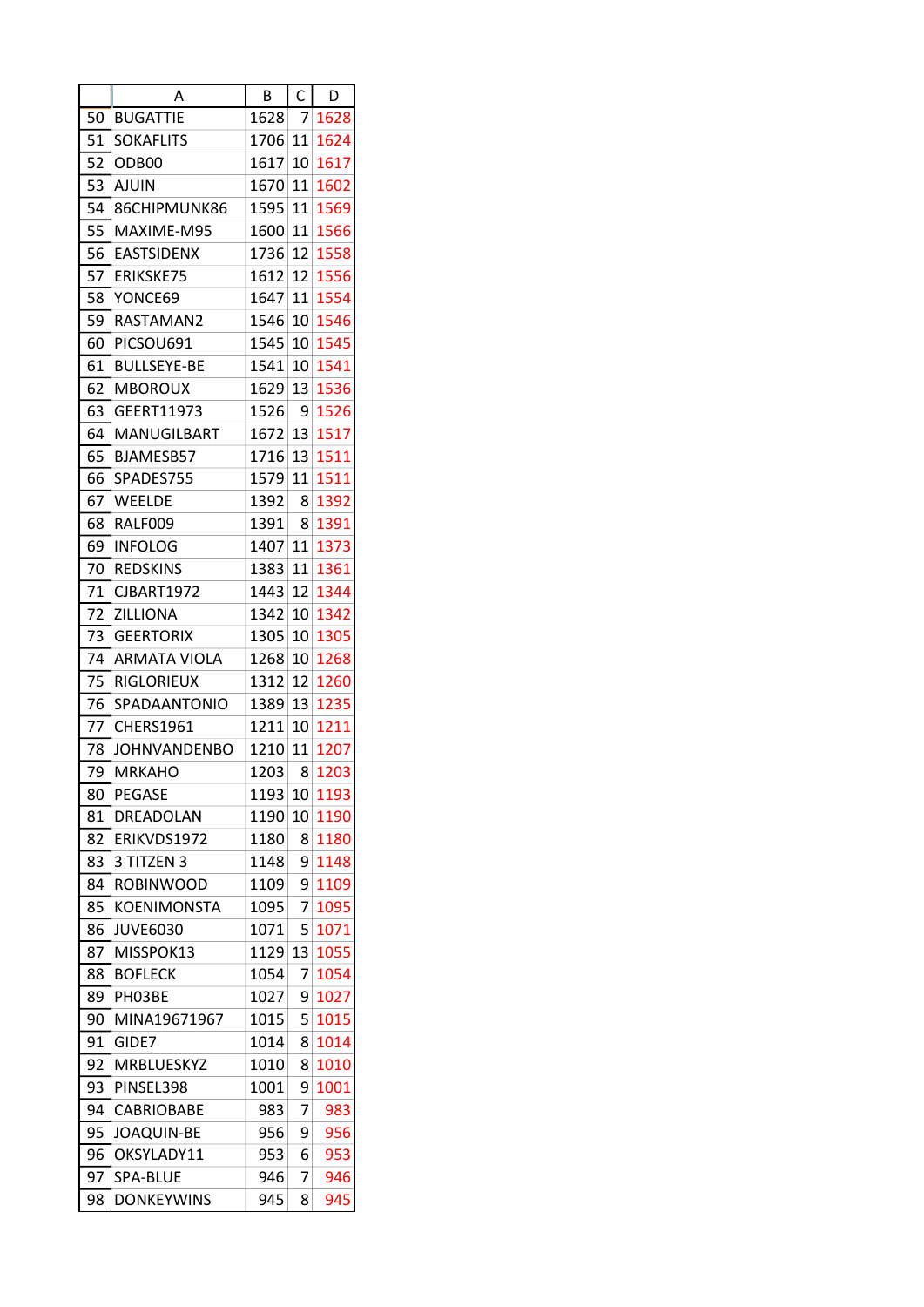|    | А                 | B   | C  | D   |
|----|-------------------|-----|----|-----|
| 99 | <b>STEVEN FS9</b> | 936 | 9  | 936 |
|    | 100 MAURI500      | 925 | 8  | 925 |
|    | 101 JANOLTOPPER   | 921 | 6  | 921 |
|    | 102 JUIZYLEGEND   | 918 | 6  | 918 |
|    | 103 GEKKEMAN      | 905 | 7  | 905 |
|    | 104 RIVERME105    | 881 | 6  | 881 |
|    | 105 FISHDELUXX    | 877 | 7  | 877 |
|    | 106 SUPERMENSCH2  | 855 | 5  | 855 |
|    | 107 GIGI5864      | 821 | 8  | 821 |
|    | 108 NIKI VEGAS1   | 805 | 8  | 805 |
|    | 109 PTITITI       | 777 | 7  | 777 |
|    | 110 KATTYONFIRE   | 759 | 7  | 759 |
|    | 111 FJR-BOY       | 756 | 9  | 756 |
|    | 112 MRBOND000777  | 744 | 5  | 744 |
|    | 113 POKERMICH100  | 744 | 7  | 744 |
|    | 114 KRISTOLOCO    | 735 | 5  | 735 |
|    | 115 ISA-0403      | 713 | 5  | 713 |
|    | 116 POKERGRAFF12  | 697 | 5  | 697 |
|    | 117 QUAAS87       | 672 | 7  | 672 |
|    | 118 SIDJO         | 670 | 3  | 670 |
|    | 119 LIGHTSHIRT    | 659 | 5  | 659 |
|    | 120 SHAZAZOU      | 646 | 4  | 646 |
|    | 121 HAALST        | 634 | 6  | 634 |
|    | 122 YSBREKER      | 611 | 10 | 611 |
|    | 123 MAXGJOHN3     | 610 | 6  | 610 |
|    | 124 BATMAN12209   | 604 | 6  | 604 |
|    | 125 FABIOVASS     | 589 | 5  | 589 |
|    | 126 KABYLIANO10   | 583 | 5  | 583 |
|    | 127 MEUTE7        | 557 | 4  | 557 |
|    | 128 LORENZDG      | 543 | 3  | 543 |
|    | 129 WOLFSLANG     | 542 | 3  | 542 |
|    | 130 MIRLIP        | 539 | 5  | 539 |
|    | 131 ALAINHAVANNA  | 536 | 4  | 536 |
|    | 132 DONQUIJOHNNY  | 534 | 5  | 534 |
|    | 133 SYLVOULABICH  | 532 | 4  | 532 |
|    | 134 RERAIISEBELG  | 521 | 4  | 521 |
|    | 135 PRADAA777     | 518 | 6  | 518 |
|    | 136 WILLAME984    | 517 | 3  | 517 |
|    | 137 COCABOY       | 516 | 3  | 516 |
|    | 138 PAS_NASH      | 513 | 3  | 513 |
|    | 139 VEROKE_RR     | 506 | 5  | 506 |
|    | 140 DELPHIROM     | 478 | 4  | 478 |
|    | 141 GODGOD6902    | 475 | 2  | 475 |
|    | 142 MALEJ98       | 473 | 5  | 473 |
|    | 143 VARGEZ        | 470 | 4  | 470 |
|    | 144 PEPEKE47      | 465 | 5  | 465 |
|    | 145 FJORDEBONKER  | 461 | 4  | 461 |
|    | 146 TOKYOVIBES    | 435 | 4  | 435 |
|    | 147 VALENTINE394  | 422 | 4  | 422 |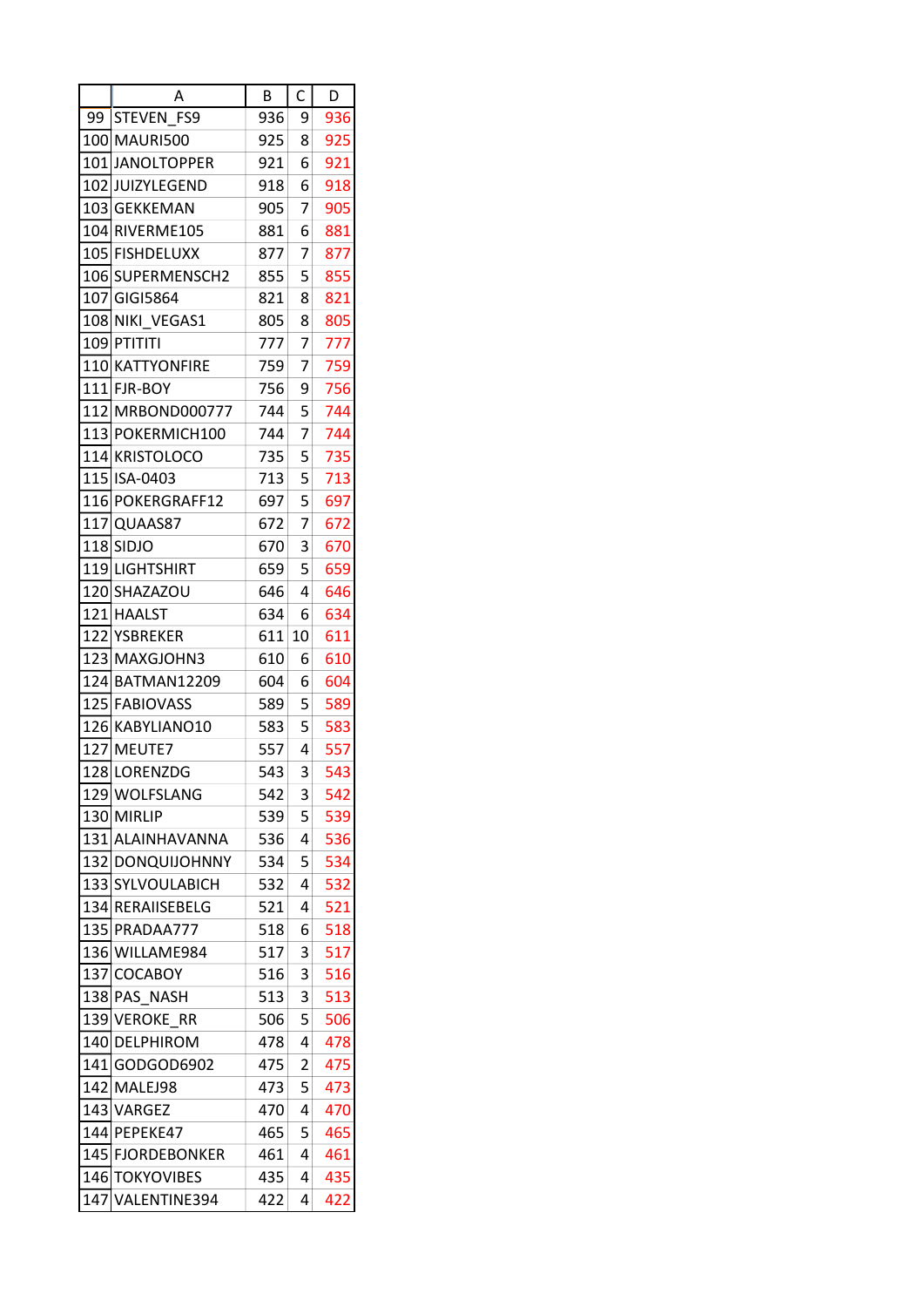|     | Α                 | В   | C              | D   |
|-----|-------------------|-----|----------------|-----|
|     | 148 BLESSEDKID9   | 419 | 3              | 419 |
|     | 149 LAU MAURICI   | 418 | 4              | 418 |
|     | 150 MOI444        | 410 | 5              | 410 |
|     | 151 COENALDINHO   | 386 | 3              | 386 |
|     | 152 DEBALI        | 385 | 3              | 385 |
|     | 153 LAURAYVAN     | 381 | 5              | 381 |
|     | 154 YOANN133      | 377 | 2              | 377 |
|     | 155 AIRONLADY     | 375 | 2              | 375 |
|     | 156 GIOCHY999     | 373 | 3              | 373 |
|     | 157 DARYLFISH379  | 372 | 5              | 372 |
|     | 158 JOKERTAZ98    | 370 | 4              | 370 |
|     | 159 QUIPER70      | 365 | 6              | 365 |
|     | 160 MEUHMEUH      | 358 | 3              | 358 |
|     | 161 MESSA333      | 358 | 4              | 358 |
|     | 162 COMPUTERSTAR  | 343 | 4              | 343 |
|     |                   |     |                |     |
|     | 163 TURBODRE      | 338 | 5<br>4         | 338 |
|     | 164 DONJUAN 1986  | 329 |                | 329 |
|     | 165 HAKKY007      | 328 | 4              | 328 |
|     | 166 JULIOFRRR     | 323 | 4              | 323 |
|     | 167 WEPANAKA      | 321 | 3              | 321 |
|     | 168 JOKKEM0909    | 306 | 4              | 306 |
|     | 169 TONE2510      | 305 | 3              | 305 |
|     | 170 GBZJB         | 299 | 2              | 299 |
|     | 171 MAZOUT123     | 278 | 3              | 278 |
|     | 172 JDMPLANET     | 276 | 3              | 276 |
|     | 173 SEBBB54       | 275 | 3              | 275 |
|     | 174 MAVIR09828209 | 271 | 2              | 271 |
|     | 175 PIT212        | 268 | 2              | 268 |
|     | 176 SHOWMAN20     | 259 | 8              | 259 |
|     | 177 KIRK PHANTOM  | 255 | 3              | 255 |
|     | 178 CAROWWW666    | 254 | $\overline{2}$ | 254 |
|     | 179 BLAUWBLOMME   | 254 | 2              | 254 |
|     | 180 VOLZETTER     | 250 | 3              | 250 |
|     | 181 DREETJEN      | 246 | 2              | 246 |
|     | 182 ZORGLURB      | 239 | 2              | 239 |
|     | 183 VAN DE PERRE  | 239 | 2              | 239 |
|     | 184 SEDRUL        | 238 | 1              | 238 |
|     | 185 RYLFOVII      | 236 | 1              | 236 |
|     | 186 DITCH395      | 231 | 1              | 231 |
|     | 187 VDDAN         | 230 | 2              | 230 |
|     | 188 CHAUISSEXY    | 224 | 1              | 224 |
|     | 189 CRIMSON007    | 216 | 2              | 216 |
|     | 190 HEREBY BE     | 213 | 2              | 213 |
|     | 191 RIOUD         | 213 | 2              | 213 |
|     | 192 MIKE280788    | 212 | 3              | 212 |
|     | 193 POKAHNIGHTS   | 210 | 3              | 210 |
|     | 194 LAMBRPIE      | 209 | 3              | 209 |
|     | 195 FRANCKIEF     | 207 | 2              | 207 |
| 196 | TONY-NOAH156      | 198 | 2              | 198 |